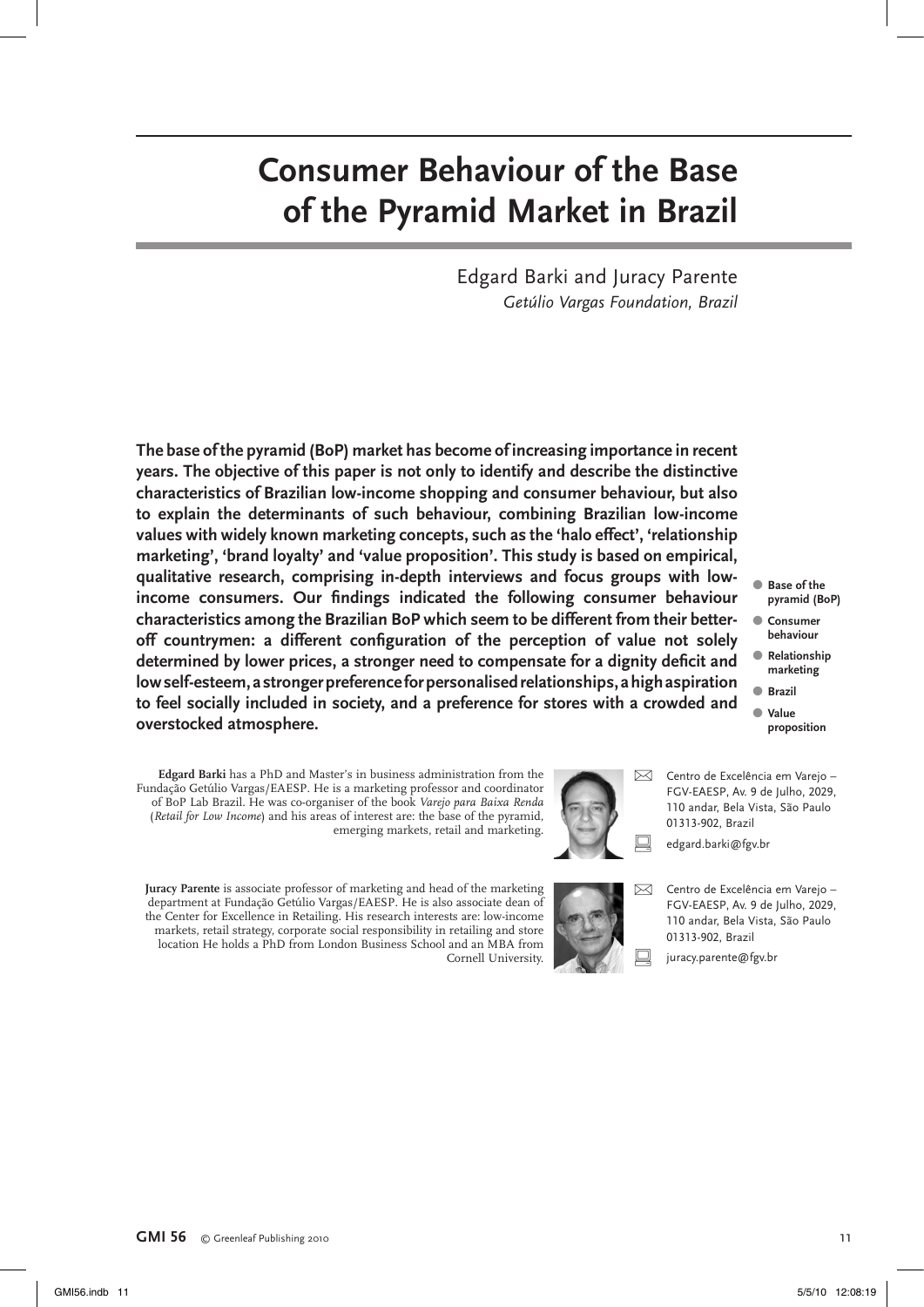**THE BRAZILIAN BASE OF THE PYRAMID (BoP)** market has been of increasing importance in recent years. Low-income classes represent almost 70% of the Brazilian population and in some segments, such as food, medicine and elect importance in recent years. Low-income classes represent almost 70% of the Brazilian population and in some segments, such as food, medicine and electronics, they are responsible for more than half of the market. Understanding product company that aims at reaching a significant share of the Brazilian market.

With a population over 190 million people and a 2008 gross domestic product (GDP) of US\$1.6 trillion,1 Brazil ranks ninth in world GDP measured by purchasing power parity (PPP 2007).<sup>2</sup> Considered one of the main emerging markets (Brazil is the 'B' in BRICs, a term coined to refer to the four most relevant emerging markets: Brazil, Russia, India and China), the Brazilian market is attracting growing attention from investors and also from the academic community. The objective of this paper is to identify, describe and explain some characteristics, values and consumer/shopping behaviour of BoP in Brazil and their impact on the marketing strategies of global and local companies. Despite the growing interest in BoP worldwide, there is still a lack of deeper studies that analyse the consumption behaviour differences of BoP consumers. Therefore, we aim to offer a contribution to shed more light on this subject.

This study is based on secondary data and on qualitative research conducted by the authors. The conclusions of this study are that, as in any other market, BoP consumers want to be well served, with good-quality products. Even with their low income, often these consumers are willing to pay more to purchase a premium product from a leader brand or to have a differentiated service. However, analysing BoP consumer behaviour, new dimensions arise. For instance, these are consumers with lower self-esteem, who are brand-loyal (despite their limited budget) and for whom a positive and personal relationship determines the selection of consumption alternatives.

Earlier studies (Prahalad 2005) have identified the 3 As—access, affordability and availability—as essential components for successful strategies to reach BoP. Awareness—that is, the consciousness of consumers about the existence of products and services of a company (Anderson and Markides 2007)—has also been added to the As ingredients of success. Our research has also identified that 'relevance' is an additional ingredient, as BoP consumers seem to expect companies to offer them dignity and to be embedded in BoP communities.

We organise this article as follows. We begin by discussing the existing knowledge about the BoP market. Afterwards, we describe the methodology, sample and data collection procedure. Then, we present the empirical findings, offer explanations for lowincome consumers' behaviour and, finally, explore the study limitations and opportunities for future research.

#### **Knowledge review**

The term 'BoP' has not been precisely defined. Different authors use distinct definitions. Some authors define it as people who live on less than US\$2 per day, considering purchasing power parity (PPP) (Prahalad and Hart 2002; Prahalad 2005). However, most of the research and case studies at BoP consider a broader definition that includes people living on less than US\$8 a day (UNDP 2008). Using this last definition, we will consider for this study that Brazilian BoP encompasses classes C1, C2, D and E. This

<sup>1</sup> IBGE (Brazilian Institute of Geography and Statistics), www.ibge.gov.br; accessed October 2009.

<sup>2</sup> World Bank; web.worldbank.org/WBSITE/EXTERNAL/COUNTRIES/LACEXT/BRAZILEXTN/0,, menuPK:322351~pagePK:141132~piPK:141107~theSitePK:322341,00.html, accessed 20 October 2009.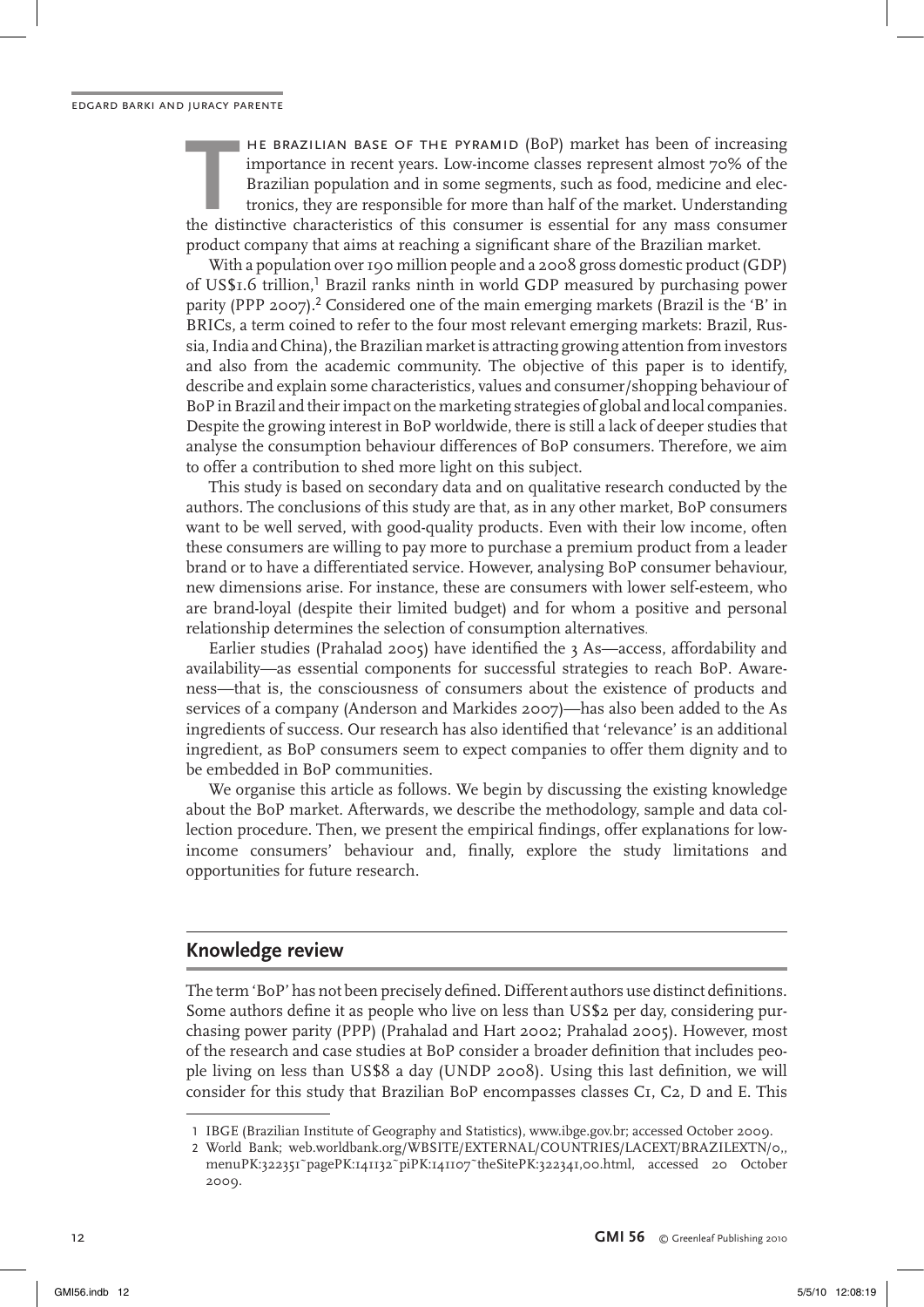classification is in accordance with other studies (Prahalad 2005; Parente *et al*. 2008). Table 1 presents the socioeconomic classes division according to ABEP (Brazilian Association of Research Companies). With a GDP per capita of US\$8,300,<sup>3</sup> Brazil still displays an extremely unequal income distribution and presents the highest Gini index (which indicates the degree of inequality of income or wealth in a determined country) among the BRIC countries.

| Social classes | Monthly family income<br>(R\$) | Monthly family income<br>$(US$)*$ | <b>Distribution of Brazilian</b><br>population (%) |
|----------------|--------------------------------|-----------------------------------|----------------------------------------------------|
| A1             | 14,366                         | 8,256                             | 0.6                                                |
| A2             | 8,099                          | 4,655                             | 4.4                                                |
| B1             | 4,558                          | 2,620                             | 9.1                                                |
| <b>B2</b>      | 2,327                          | 1,337                             | 18.0                                               |
| C <sub>1</sub> | 1,391                          | 799                               | 24.5                                               |
| C <sub>2</sub> | 933                            | 536                               | 23.9                                               |
| D              | 618                            | 355                               | 17.9                                               |
| E              | 403                            | 232                               | 1.6                                                |

*Table 1* distribution of economic and social classes in brazil, 2008 Source: ABEP (Brazilian Association of Research Companies)

 $*$  US\$1 = R\$1.74 (exchange rate 1 January 2010)

The notion that those on a low-income also form an important market and that the poor could be seen as consumers is not new. Since the 1960s, several authors have devoted attention to the fact that poor people pay more for the same products than rich people (Caplovitz 1963; Goodman 1968; Alcaly and Klevorick 1971; Kunreuzher 1973). The main reason identified in those articles for the poor paying more is that they usually shop at small, independent stores, which charge higher prices, owing to their inefficiencies and higher operational costs (Berry 1972).

Interest in the subject during the 1960s and early 1970s seems like a wave that passed. During the 1980s, discussion about the poor as consumers was scarce (Andreasen 1993; Alwitt 1995). It was only in the early 1990s that interest in low-income consumers emerged again, but still with the focus on the North American poor. Mayer *et al*. (1993) reintroduced the discussion that the poor pay more for the same products.

Alwitt and Donley (1997) broadened that discussion, showing that poor neighbourhoods not only had fewer large chains in the grocery and banking industries—which were the main market segments studied until that point—but also fewer of other types of retail establishment, such as drugstores, apparel, restaurants and discount stores. They also agreed that poor markets were underserved by retailers.

It was only from 1998 that BoP started to be considered as an important market that could be targeted with profit by companies. Since that year, the discussion evolved to the strategies that best fit emerging markets (Arnold and Quelch 1998; Dawar and Chattopadhyay 2002; Hammond and Prahalad 2004; Khanna and Palepu 2006); the differences between emerging poor markets and developed markets (De Soto 2000;

<sup>3</sup> World Bank; web.worldbank.org/WBSITE/EXTERNAL/COUNTRIES/LACEXT/BRAZILEXTN/0,, menuPK:322351~pagePK:141132~piPK:141107~theSitePK:322341,00.html, accessed 20 October 2009.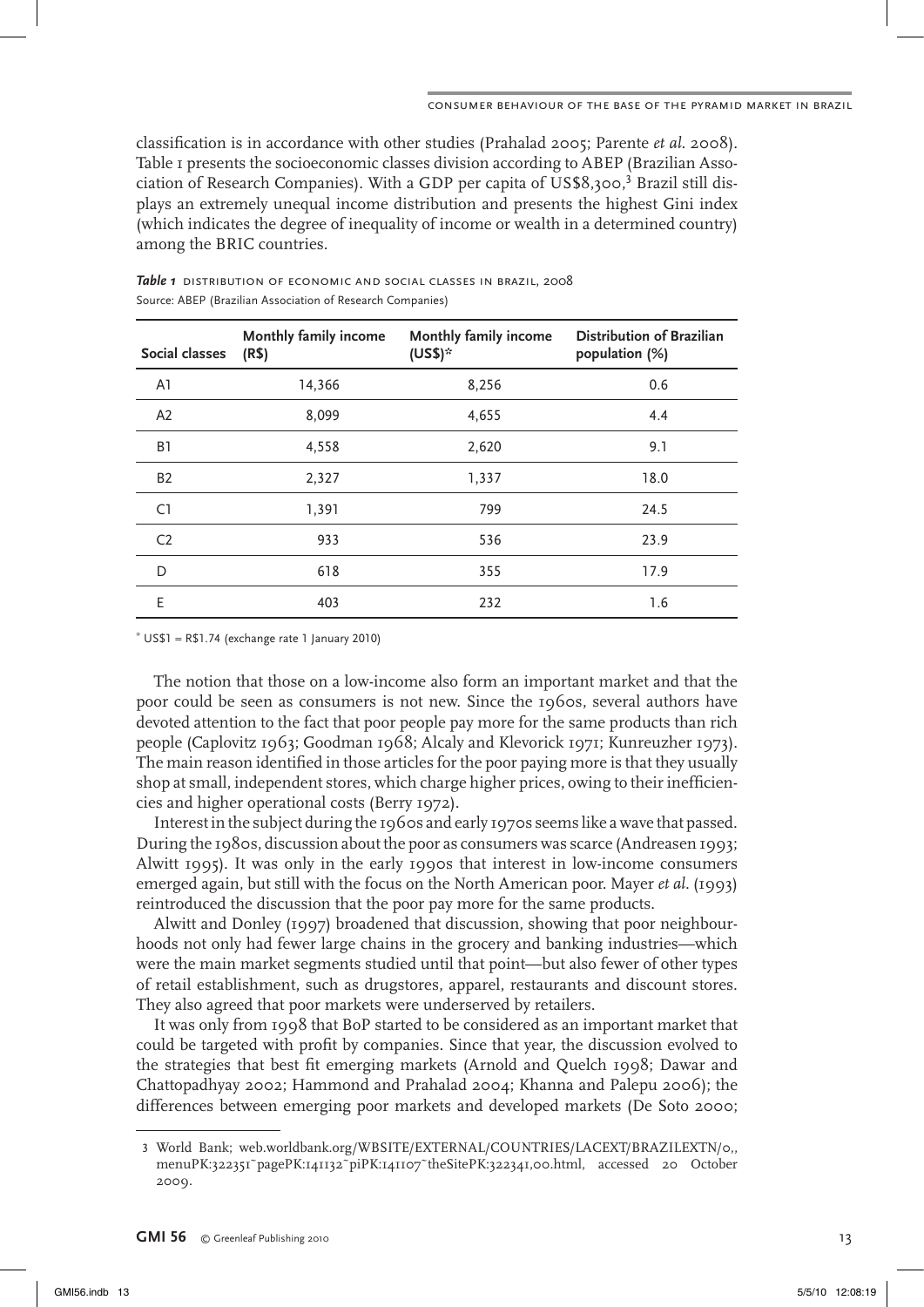Khana *et al*. 2005); sustainability, poverty alleviation and clean technology (Hart 2005; Kandachar and Halme 2008; London 2008); criticisms and ethics (Karnani 2007; Hudon 2009); and new business models (Wilson and Wilson 2006; Brugmann and Prahalad 2007; Seelos and Mair 2007; Yunus 2007; Simanis and Hart 2009).

However, few authors discussed BoP consumer behaviour (van Kempen 2004; D'Andrea and Lunardini 2005). Most of the studies discussed the impacts of consumer behaviour on marketing strategies. For instance, brand is considered an important asset of the companies and van Kempen (2004: 221) found out in a field experiment that 'a substantial proportion of the urban poor in developing countries is willing to pay for a designer label as a symbol'. He claimed that there are apparently two main reasons for this:

- Designer labels are a symbol of status and integration in society. As they buy a branded product, poor people feel as if they belong to the society and are not excluded
- $\blacktriangleright$  It is a kind of differentiation from extremely poor people, who cannot afford these products

Besides, poor people tend to be more loyal to branded products because they cannot make mistakes. If a product does not deliver the expected value, BoP consumers will not be able to buy another new product. They will have to use the product until the end. The financial risk is too high. So buying branded products is a rational purchase, since it assures the expected deliver (Prahalad 2005). This pattern of behaviour is now a widely known phenomenon among Brazilian marketers, and it has been extensively confirmed through findings from many studies of marketing research companies in Brazil.

No one doubts the importance of price for a consumer with a limited budget. Nevertheless, besides the many studies discussed above, which show that, due to social costs, mobility limitations and distribution inefficiencies, the poor usually pay more for the same products, new studies demonstrate that sometimes price is not the main driver for store patronage and that there are segments of the low-income population who are not driven by prices (D'Andrea and Lunardini 2005).

Few studies have explored the differences in communication that should be developed for low-income populations (Viswanathan *et al*. 2005; Subrahmanyan and Gomez-Arias 2008). Most of the studies that discuss this topic are more focused on the low literacy levels, the lack of formal education and about the need for education of this population. According to Aguiar *et al*. (2008), one major difference in communicating to BoP is in the method of dealing with aspiration levels: while the products and services messages directed to the upper classes stress the idea of 'exclusivity' and differentiation from the 'middle class masses', the messages to the low-income classes highlight the idea of 'inclusivity': that is, suggesting an access to a 'middle class' standard of living. Another finding is that low-income working housewives, rather than 'watch' TV actually 'listen' to TV; after their journey from jobs outside the home, they often continue to labour at their domestic chores such as cooking, cleaning, laundry and ironing. During these moments, TV is set at a higher volume. Recognising this behaviour pattern, commercials directed at these targets often rely on repetitious (and simpler, because of their lower educational level) voice messages, so that ideas could be conveyed without watching the images. These patterns differ from the middle- and upper-class working housewives who still enjoy the help of low-paid maids.

With regard to distribution, some case studies illustrate the importance of door-todoor sales, as for instance in the Unilever Shakti programme in India (Rangan and Rajan 2007). It has also been argued that small-scale, decentralised initiatives may make more sense in low-income markets than the developed world mantras of centralisation of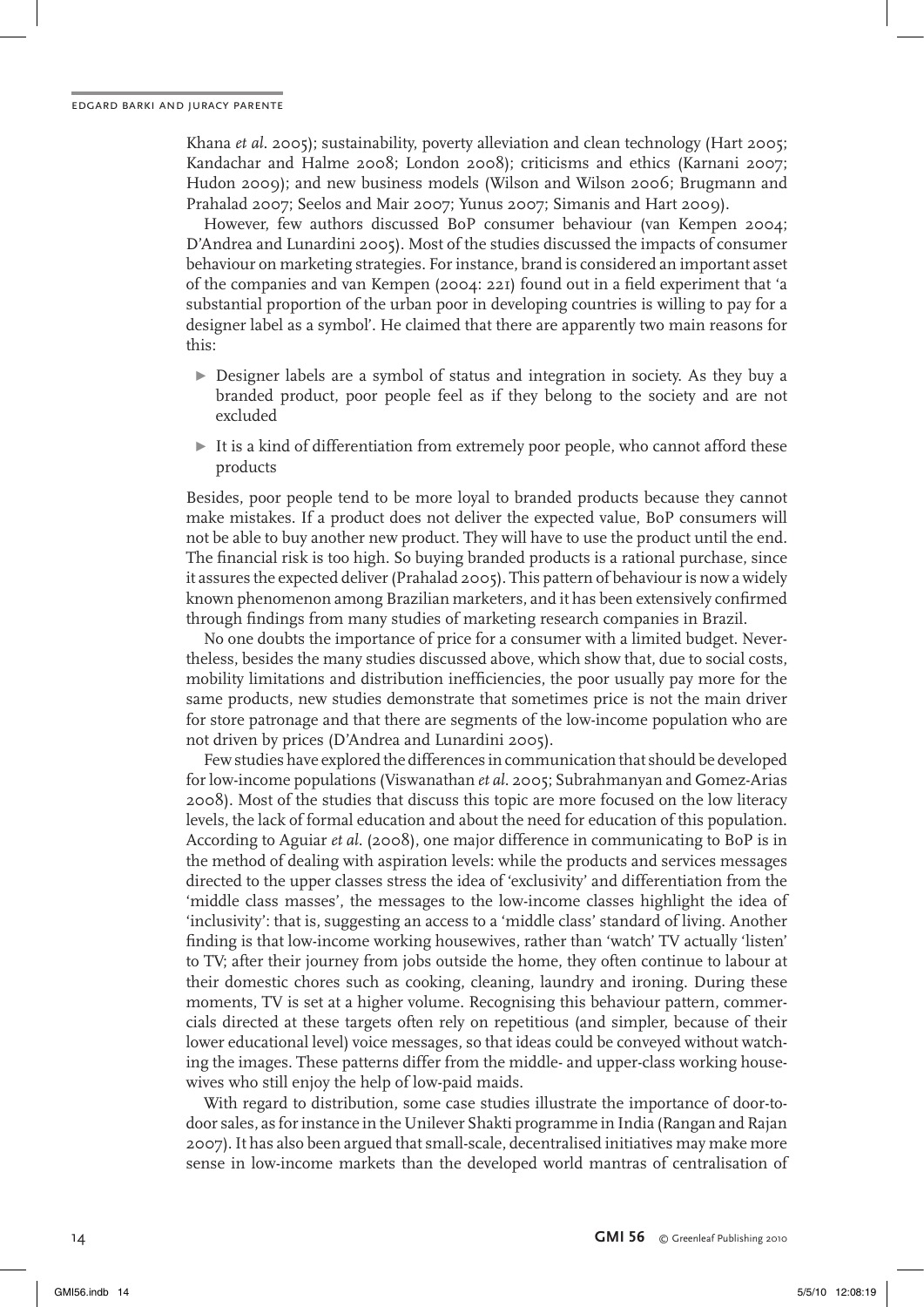control and economies of scale (Christensen *et al*. 2001; London and Hart 2004). A few authors discuss distribution strategies for BoP. Vachani and Smith (2008) identified some alternatives to overcome the difficulties in distributing products and services in rural areas in India. Griffith *et al*. (2005) also analysed channels of distribution in India; however, their focus was on operations of United States MNCs (multinational corporations) in the country.

## **Methodology**

Despite growing interest, BoP research is still in its infancy. Research and studies are still recent and the great majority are based on qualitative data, mainly using case studies. Qualitative research, rather than quantitative, is more appropriate for examining new relationships, exploring new conceptual frameworks and describing new phenomena. 'Qualitative researchers study things in their natural settings, attempting to make sense of, or to interpret, phenomena in terms of the meanings people bring to them' (Denzin and Lincoln 2000: 3).

In order to accomplish the objectives of this paper, we divided the research into two steps:

- 1. Qualitative research conducted by the authors which analysed supermarket patronage in a typical low-income neighbourhood (Sapopemba) in the city of São Paulo, including 14 in-depth interviews with low-income housewives responsible for the household purchase, and two focus groups with a total of 16 housewives from Class D, who also lived in Sapopemba
- 2. Twenty-six interviews with executives of MNCs (such as Unilever, P&G, Coca-Cola and Danone); large Brazilian companies (such as Natura, Bauduco and Yoki), small manufacturers, retailers and market specialists. Owing to their intense relationship with the BoP market, these executives have accumulated a very perceptive understanding about the behaviour of low-income consumers. Altogether, the research generated over 40 hours of personal interviews. All this material was recorded, transcribed, read line by line and codified

## **Major findings**

Our research shed light on many aspects of BoP consumer behaviour in Brazil. Some of those perspectives are in accordance with the literature review and several new ideas also appeared.

### **Importance of dignity**

Our findings indicated that those in the BoP group demonstrate a high concern about maintaining their self-respect and being treated with dignity. Although these are expectations from any social class, there are subtleties among the low-income population that differ from the upper-class Brazilians.

Owing to the very low quality of services experienced by the low-income population, such as housing, public transportation and the public health system, they perceive themselves as 'second-class citizens'. The disguised, but intense racial and skin colour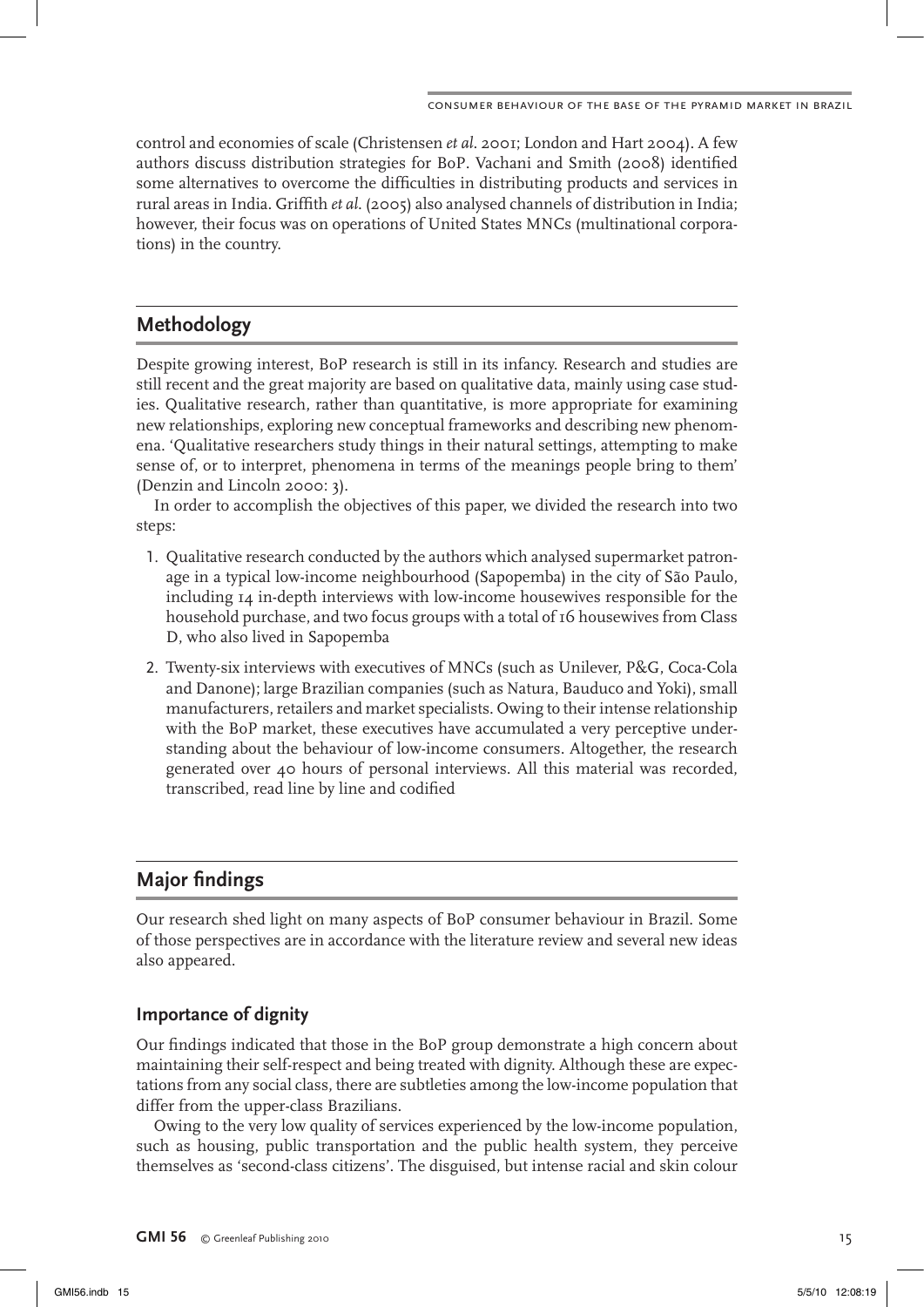prejudice (most low-income Brazilians have darker skin: a multiracial blend derived from intermarriage among native Indians, African slaves and Portuguese settlers, and their descendants) aggravates the poor self-image of the Brazilian poor.

There is a very intense need among people on a low income to affirm their honesty. This might be a response to the action of Brazilian police officials who seem to exercise a clear prejudice against low-income pedestrians as they are stopped more frequently than those from the upper classes to check their identity and whether they are carrying drugs or arms. Honesty is highly regarded, and there is a strong resentment when stores show any kind of conspicuous indication of surveillance to prevent pilferage. Even standard procedures, such as asking for ID at checkouts if paying on credit and checking whether the ID picture matches with the consumer's features, normally accepted among the Brazilian middle class, may be perceived as offensive among low-income consumers. In response to this sensitive issue, for instance, the sales staff at the stores of 'Casas Bahia'—the largest appliance chain store in Brazil, which enjoys an exceptional positive image among low-income consumers—are specially instructed, during a credit transaction, not to conspicuously check whether the ID picture matches with the ID presenter.

Common expressions among those on a low income such as 'I am poor but I am clean' or 'I am poor but I am honest', indicate a clear demonstration of poor Brazilians' attempts to counterbalance their 'inferiority complex'. Brands can be used for that purpose because they reflect an image that consumers want to incorporate. For instance, consumers declared, 'I buy Omo (leading powdered soap brand in Brazil, from Unilever); I take good care of my family.' Although brands are important to create an image for any consumer, communication and positioning for BoP markets still lack a more inclusive approach that allows the feeling of good self-image and belonging to flourish.

In our research with housewives, we investigated the preferences, attitudes and store patronage towards three supermarkets located within a radius of less than 400 m, at Sapopemba, a low-income district in the city of São Paulo. Price comparison with a sample of about 150 products showed a difference of about 7-8% in favour of the two hard discount formats (a smaller four-checkout store and a larger 16-checkout store, both from different large, multinational companies) against the third store, a conventional middle-size (ten checkouts) supermarket format. The findings presented a paradox: all housewives stressed the importance of low prices as the major attribute in selecting supermarkets, but showed a very significant preference for shopping at the conventional and higher-priced supermarket. Many housewives have even indicated that the conventional supermarket was the cheaper one. This intriguing result prompted us to probe into the reasons why the value proposition of the more expensive store was perceived in a more favourable way.

These results can be partially explained by the well-known 'halo effect' construct. Developed by psychologists (Nisbett and Wilson 1977) to highlight the impact of unconscious judgements, the 'halo effect' has found wide application in marketing as it posits that positive perceptions of some attributes of a brand influence a more favourable perception of other brand attributes. On the other hand the 'reverse halo effect' can also happen where a brand's unfavourable attributes will be contagious to the overall perception of a brand. The conventional supermarket was evaluated very highly in many attributes, such as courtesy and friendliness of service, merchandising, visual merchandising, facilities, store atmosphere, price promotions; all these positive evaluations have exercised a contagious effect on its price image. On the other hand, a 'reverse halo effect', caused by negative objective and symbolic evaluation of attributes such as poor facilities, store atmosphere, impersonal service and conspicuous surveillance, have minimised the positive perception of low prices of the hard discount stores.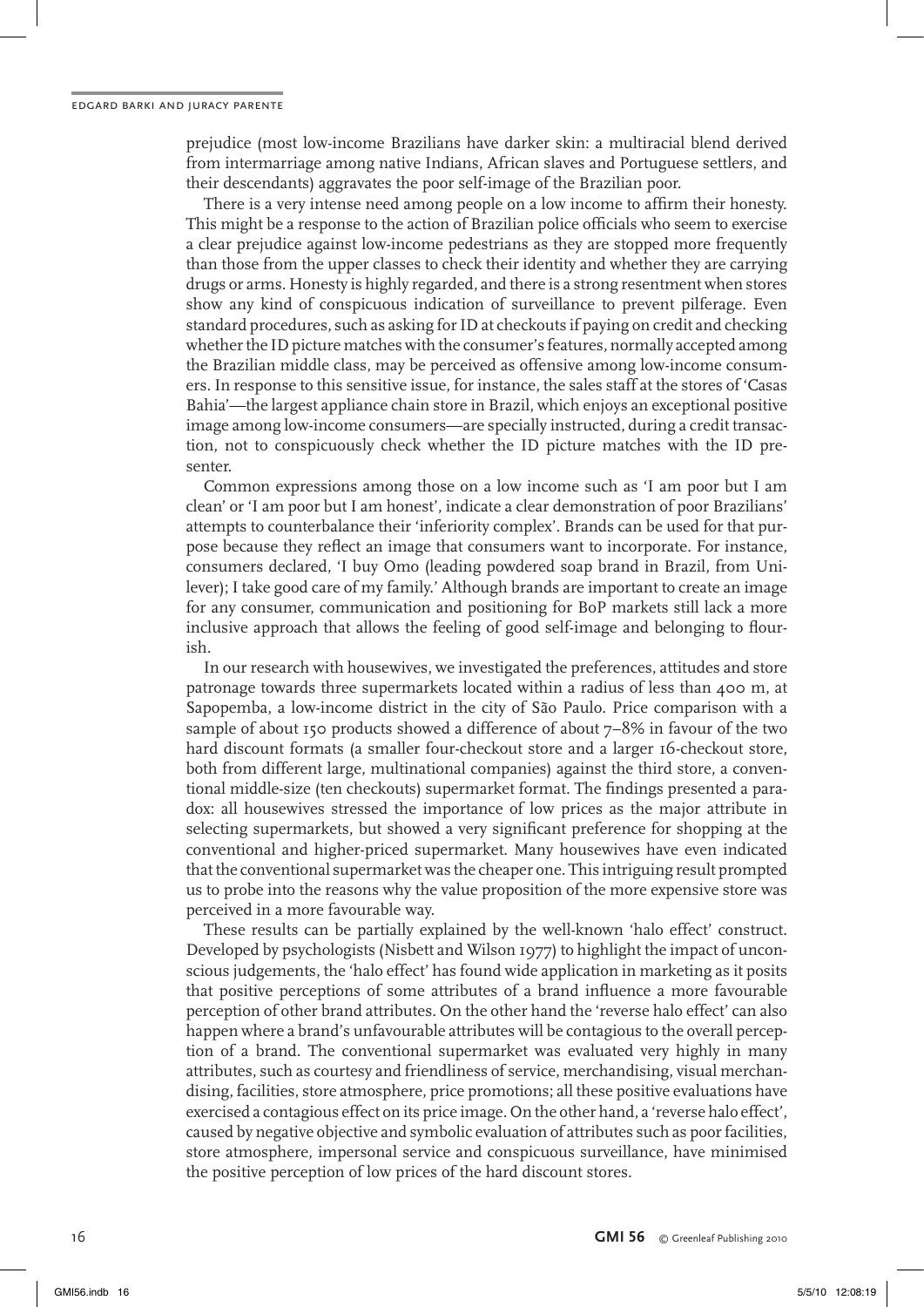The use of projective techniques during the focus group helped to unlock unconscious feelings and to shed further light on how the customers' low self-image and inferiority complex were affected by symbolic meanings derived from the housewives' perceptions about the three stores' marketing mix. There was a perception that the 'spartan' and no-frills facilities of the two hard discount stores, aggravated by these stores' impersonal touch, reflected a disregard and lack of respect for their dignity, as some of these quotes indicated.

I feel ashamed, because this supermarket is dirty (smaller hard discount store).

I'd be embarrassed to show this store (smaller hard discount store) to a friend who comes to visit us. What would she think about our neighbourhood?

This supermarket (larger hard discount store) was made for poor people. The floor is too rustic.

These two hard discount formats were not able to fulfil the social mobility and 'inclusivity' aspiration needs of low-income housewives. Adopting an opposite approach, the third grocery store (a local supermarket company) managed to fulfil these symbolic aspirations by offering good services, variety of products, upper-scale store facilities and pleasant visual merchandising. The courtesy of this store's employees raised the feeling of customers' belongingness and recognition. As a consumer declared, 'It is good to be recognised as a person' (equal to others from the upper class).

Table 1, showing income distribution, portrays the sharp contrast between 'rich' and 'poor' in Brazil, which has aggravated the sense of embarrassment for being poor. At the focus group a woman expressed a situation, which all the others seem to agree was very embarrassing, which illustrates this point:

I feel ashamed when at the checkout stand I find out that I don't have sufficient cash to pay for all goods I have put in the cart, and have to select which items I will have to withdraw. I feel as if am very tiny.

The above situation is not pleasant for anyone, regardless of income; however, the deeply sad reaction from those on a low income reflects their embarrassment about being poor. BoP consumers are used to being offered low-quality public services. They don't have any possibility of choice over these services, which reinforces their low self-esteem. Therefore, whenever they are able to choose, their aspirations expand greatly, and the last thing they want is a product/service or a shopping experience that reminds them of their poverty status.

Based on the findings of our research, it became clear that the choice of the preferred supermarket was not a rational decision based on pricing (as would be expected from the limited budget of the consumer), but on a compromise of satisfying economic, social and psychological needs, in which the perception of being respected and recognised plays a major role. This point suggests that hard discounters, when confronted with more service-oriented competitors who efficiently satisfy the aspiration needs of socially deprived low-income customers, may not be the best store format for Brazilian BoP.

Although shopping can be viewed as a social process in any economic class, it is striking to find that the self-realisation feeling of an upper-class woman's shopping experience in an elegant shopping centre may find its equivalent with a low-income woman's shopping experience in a supermarket. This feeling can also be perceived when consumers describe their experience when buying in the local supermarket:

I feel like Gisele Bündchen [a Brazilian supermodel]: wonderful, gorgeous, with power and happy for being able to keep my family happy (low-income consumer).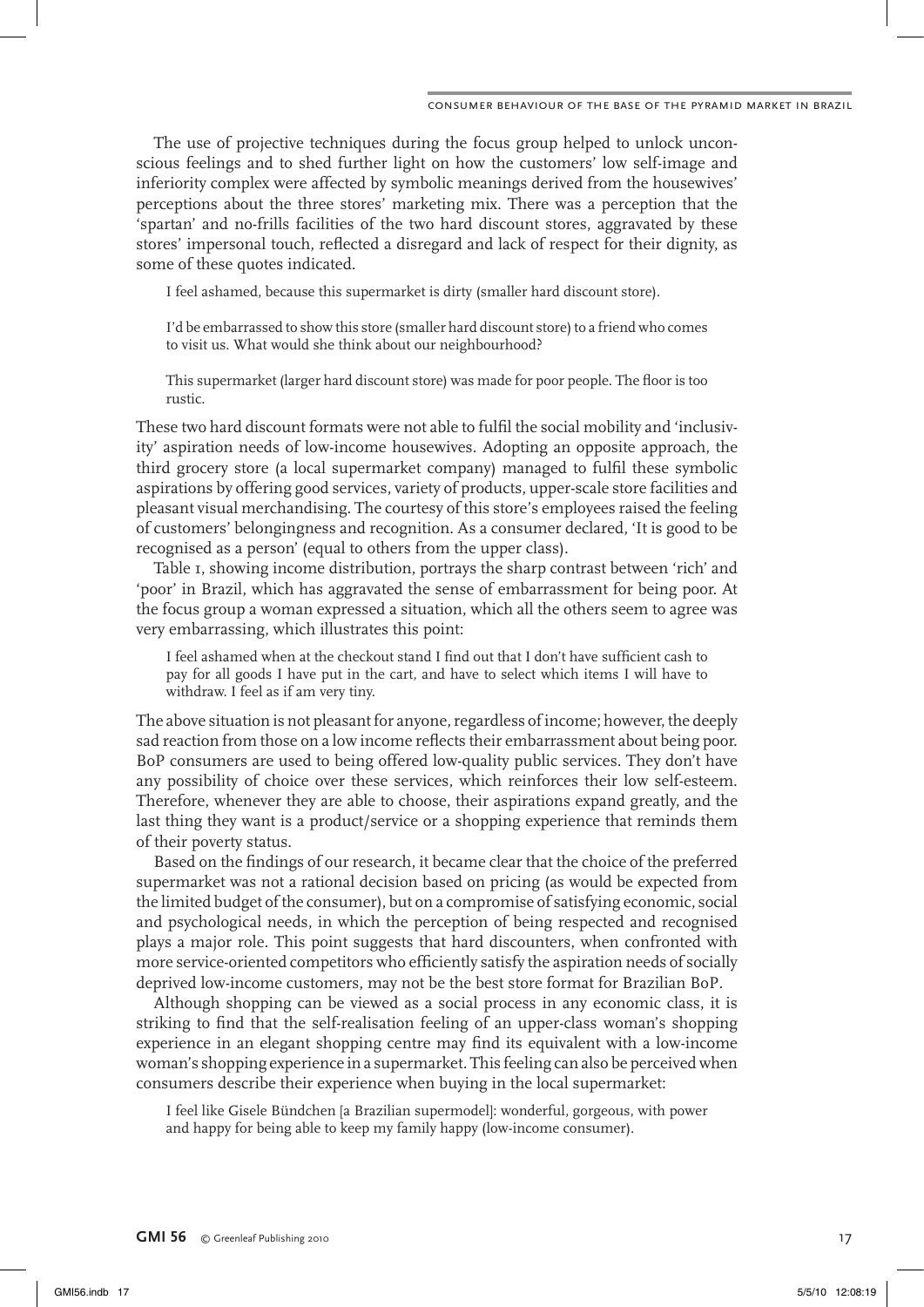I am able to buy the needed things for my family with the money I have; my mission is accomplished (low-income consumer).

#### **Personalised relationship**

The importance of relationship has been highlighted as a major marketing ingredient of success for any business enterprise (Morgan and Hunt 1994; Day 2000). Compared with those on larger incomes, Brazilian low-income people tend to create a stronger sense of community and social network, based on mutual help. From bargain tips to mutual cooperation (for example, to build a house), a more informal and friendlier relationship in BoP markets compared with high-income markets is noticeable. As BoP consumers have to survive in a hostile environment, they have learned to help themselves. Despite the fact that relationships are important for any consumer, our research identified different dimensions in the Brazilian BoP market that should be taken into account when defining an approach to this segment. Three main points that draw our attention are: personal service, mistrust of large corporations and face-to-face contact, as discussed further below.

#### Personal service

Compared with high-income consumers, BoP consumers want a more personal service. In their jobs, low income people are used to serving, and when they go shopping or play a role as buyers they want to be served. One experience in Brazil from a large retailer attempting to develop a self-service gas station was very unsuccessful among low-income consumers. While high-income consumers could understand that this operation could reduce prices, the BoP population had the feeling that value was taken away from them.

#### Mistrust of large corporations

Large companies are often seen as exploiters. In our focus group research, a projective exercise of personifying supermarket companies, low-income consumers described one of the MNC retailers as a 'distant executive' that 'is just interested in his business profits'. They did not perceive that the new, no-frills format was the way the company could achieve lower costs to offer lower prices. Instead, the perception was that the no-frills format was created to save investment as the poor neighbourhood did not deserve an upper-scale facility, and as such the company could maximise its profits. The same idea can be perceived with banks, which are seen as companies that 'swallow their money' (because of the interest rates and service charges) and are just for rich people. It can be perceived that those large companies are seen as distant, and not interested in the reality of the BoP. There is a lack of relevance, proximity, relationship and trust between those companies and low-income consumers.

#### Face-to-face contact

Low-income consumers highly value face-to-face contact. The mistrust of institutions and the lack of formal education make these consumers more suspicious. Owing to their limited ability to read and to understand printed store product signs and product features, or to extract information from existing sources such as the Internet, low-income consumers need to rely on vendors' advice or word of mouth as sources of information. This is especially true when buying more complex products such as appliances. Trust between people is much stronger than trust towards institutions, or in contracts. Despite the existence of well-established consumer protection legislation, lower-income consumers often are not able to enjoy this protection, when needed. The combined influence of the above-mentioned factors justifies the stronger need for face-to-face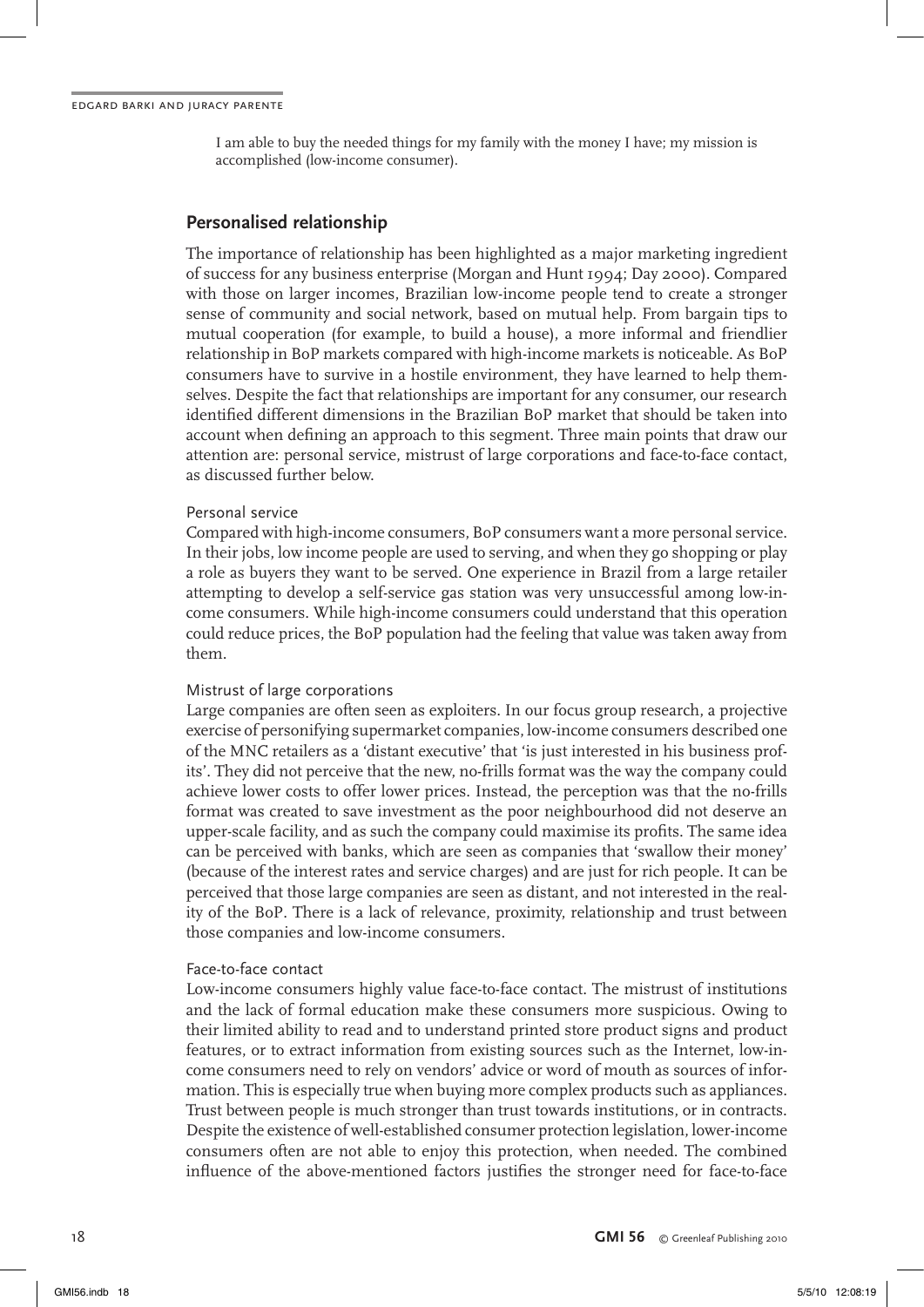relationships among low-income consumers compared with upper-income, well-educated Brazilians. They prefer, everywhere they shop, to have face-to-face contact in order to know from whom they are buying and to better understand what they are buying. As one low-income consumer stated:

In the checkout of the supermarket [the larger MNC store], for instance, everyday there are different persons. It doesn't create a relationship, and I like to have the contact, to know people, because we live in this neighbourhood we like to feel that everyone is known.

The importance given to personalised relationships is being recognised by businesses, which are attempting to respond to this trend. For instance, communication efforts that enhance word-of-mouth and prioritise face-to-face contact, such as personal sales and sales promoters, have a higher success propensity. For this reason, door-to-door salespeople or even small retailers might have a source of competitive advantage because of their closer relationship with their consumers. Even though they have a limited budget, low-income consumers are sometimes willing to pay a higher price because of this relationship. Besides the market inefficiencies, the poor may pay more because of social networks. That could be confirmed in the following statement: 'Consumers buy doorto-door because of the friendship with salesperson. She [consumer] knows it is more expensive, but buys with the salesperson because she trusts the products and the salesperson' (distributor who sells door-to-door).

Relationships are basic to create a closer link with the consumer and, as discussed in previous research, 'in an embedded logic of exchange, trust acts as the primary governance structure' (Uzzi 1997: 61). Some worldwide cases also demonstrate that companies that are more embedded in the communities with a strong link with the population achieve good results (Seelos and Mair 2007; Yunus 2007). In our research this same aspect appeared, showing again the relevance of relationship. The next statement shows the experience of one executive who was able to build a strong relationship with one community:

Some works that I conducted myself in Latin America with the real involvement of the community demonstrated a positive effect. The emotional link created between the community and the brand is in a dimension never seen before by any brand (MNC executive).

#### **Value proposition configuration**

There is a widespread understanding in marketing that consumers' buying decisions, in all social economic segments, are based on the selection of the alternative that maximises value or, in other words, the relationship between benefits and costs. Working along the value concept, Baker *et al*. (2002) have adjusted this relationship to recognise that the consumer's subjective perceptions, and not the rational reality, are the determinants of behaviour and, as such, the value proposition became the relation between the perception of benefits over the perception of cost.

What differs among low-income and upper-income consumers is the way they perceive the value proposition of brands, products or stores: that is, the relation between how benefits and costs are perceived. Many of these differences have been mentioned above, such as the fact that the reinforcement of dignity and personalised relationships seemed to be perceived as more important among lower-income than among upperincome Brazilians. We have also argued that, while the promise of inclusiveness adds to the value proposition directed to the low-income consumers, the proposition of exclusiveness is what expands the perception of the product benefits among upper-income consumers.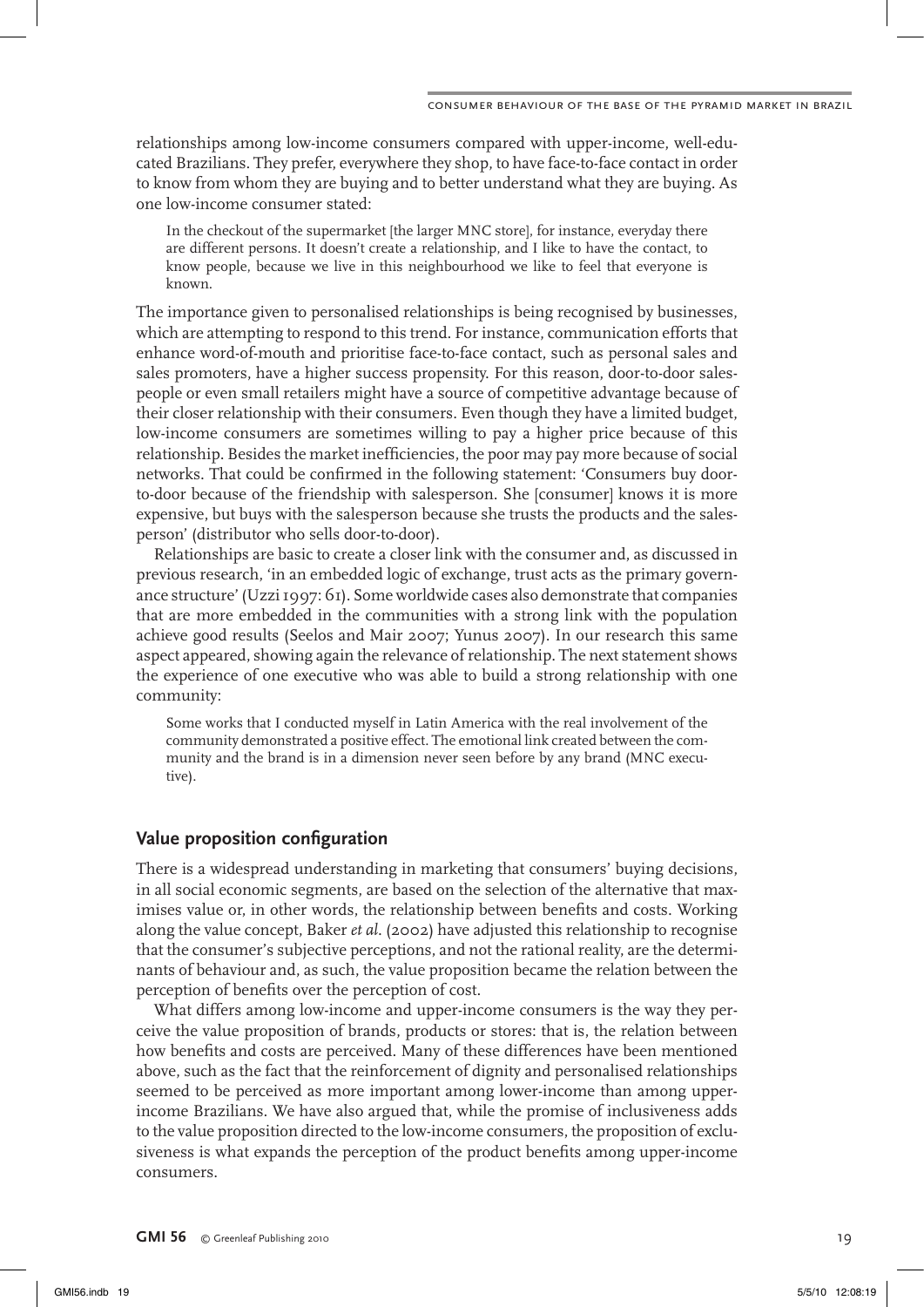Owing to their limited budget, there is still a misconception that BoP consumers just want/buy cheaper and lower-quality products. Actually, according to data from Kantar Worldpanel, in 2008, 31% of low-income consumers' purchase basket of 65 categories was based on leading and premium brands with prices more than 10% higher than the average of the category.<sup>4</sup> There are some reasons for this:

- $\triangleright$  Leading brands of mass consumer goods (such as detergents and soft drinks) satisfy the aspirations of those on low incomes and act as the counterpart of prestige brands for those on higher incomes
- $\triangleright$  Brand loyalty. Despite higher prices, leading brands often offer better value, through more worthwhile benefits, such as better quality or higher yield

## **The meaning of abundance**

Apparently owing to economic deprivation, low-income consumers have a very positive perception of abundance. Whereas those on high incomes usually prefer clean visuals, low-income consumers are more used to crowded (space and people) environments with an abundance of stimuli. As a matter of fact, the liking for abundance can be observed in different contexts: in the household, it can be seen in the abundance of food, for instance when receiving relatives and friends; while, in the stores, the higher volume of products exposed indicates that the store is generous, well managed, well stocked and has low prices.

There is evidence that allows us to identify the differences of aesthetic among lowincome consumers, such as:

- $\triangleright$  Low-income consumers are used to a crowded atmosphere, such as commercial streets full of pedestrians. Spatial and people crowding is considered a manifestation of liveliness and attractiveness. Therefore, retail stores in low-income neighbourhoods present an environment where there is an abundance of products and people. When a store is too clean and without many colours, low-income consumers don't feel attracted to the store. Comparatively, stores in high-income neighbourhoods are cleaner, whiter and with fewer products exposed
- $\blacktriangleright$  Popular events, such as carnival and regional parties are characterised by a mixture and abundance of luxuriant tropical colours and vivid visual elements. Brazilian popular culture can be perceived as a manifestation of this overwhelming and extravagant abundance of stimuli that might be a way to counterbalance the scarcity of resources among the poor

The local conventional and successful supermarket of our consumer research reflected the visual merchandising characteristics and aesthetics that appeal to lower-income consumers. These features comprise the following apparently conflicting but compromising elements:

- $\blacktriangleright$  Abundance and volume of products displayed. It conveys an image of a well-stocked store with competitive and low prices
- $\blacktriangleright$  A large amount of promotional products and large and colourful price offers—again to satisfy the rational consumer's needs and search for low prices
- Comfortably crowded aisles—again as a sign of an overstocked and busy store

<sup>4</sup> www.kantarworldpanel.com, accessed 27 April 2010.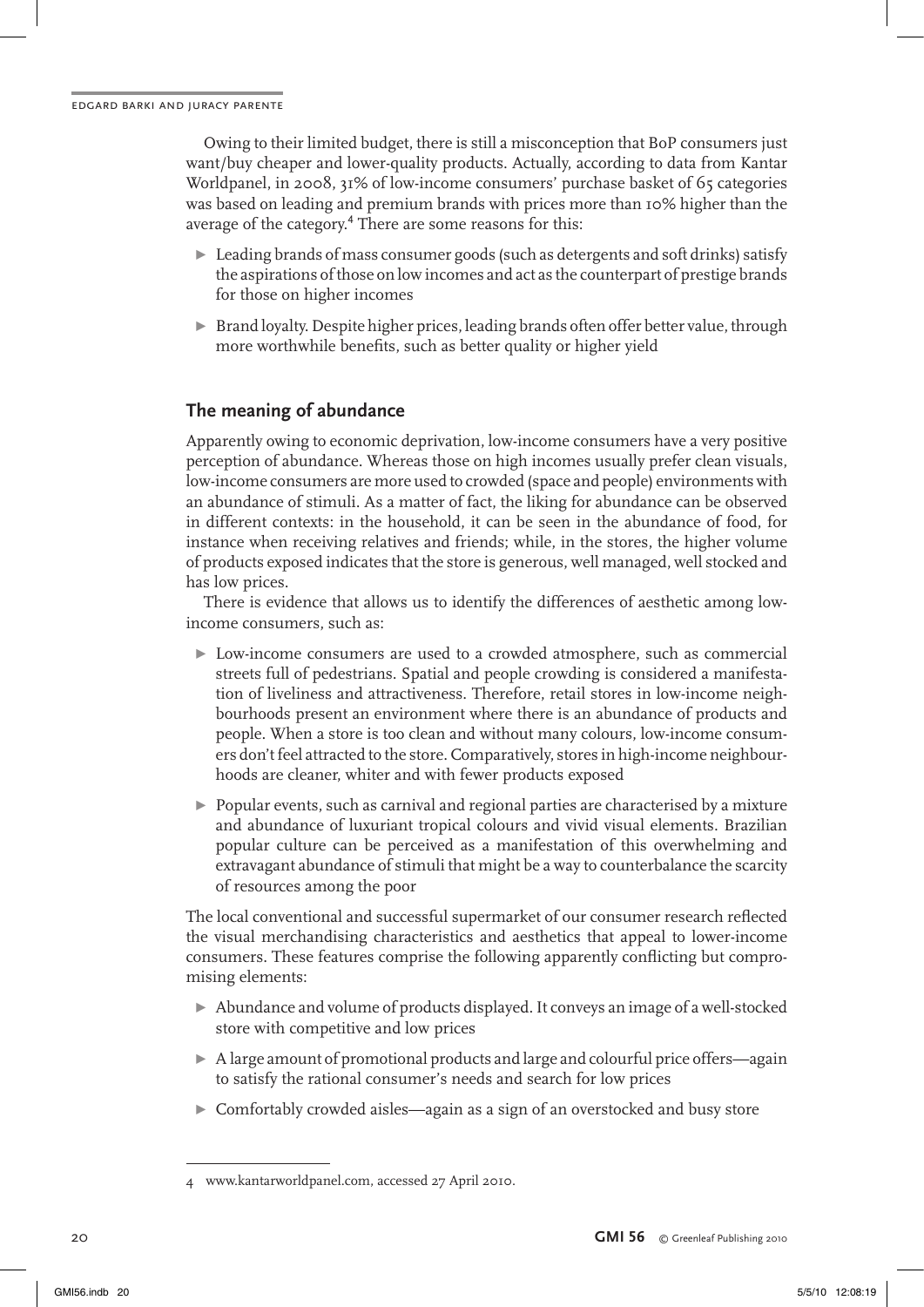- $\blacktriangleright$  High-end facilities (such as marble floors) to satisfy aspirations
- $\triangleright$  Courteous and personalised staff to provide service and information when needed

#### **Conclusions**

Our research findings shed some light on low-income consumers' behaviour. Even though this is just an exploratory investigation, the results present some specific aspects about BoP consumers' behaviour that deserve further investigation. Our findings indicated the following consumer behaviour characteristics among Brazilian BoP which seem to be different from those of their better-off countrymen: a different configuration of the perception of value not solely determined by lower prices; a stronger need to compensate for a dignity deficit and low self-esteem; a stronger preference for personalised relationships; a high level of aspiration to feel socially included in society; and a preference for abundance.

The identification and explanation of such specific behaviour patterns were derived from the authors' analysis and interpretation of the collected empirical data, combining their familiarity of their native Brazilian culture with widely known marketing concepts, such as the 'halo effect', 'relationship marketing', 'brand loyalty' and 'value proposition'. This article was based on exploratory qualitative research derived from a limited sample of low-income consumers and business executives of consumer companies serving Brazilian low-income markets. Despite the richness of this kind of methodology, its findings are restricted to the population analysed. Therefore, more extensive research is recommended in order to explore more deeply the particular characteristics of lowerincome consumer behaviour and to explicitly compare them with the other social classes in Brazil.

As competition increases in all market segments, successful companies must go far beyond fulfilling consumers' objective needs. In order to establish a higher-level relationship with consumers, companies will need to understand the social and psychological needs of self-realisation, and try to satisfy their consumers' symbolic needs. The local store in our research shows an example of a small company that is closer to consumers and has a competitive advantage on these issues because it was able to create relevance and to establish a more fluent dialogue with its customers. For large companies or any others that want to operate at BoP, it will be necessary to go beyond just listening and researching the market. Owing to the deprivation experienced by those on low incomes, companies serving these markets could gain more relevance if they could find, beyond selling products and services, new alternatives to help improve communities and to help people in their day-to-day life.

New studies could be developed to compare lower- and upper-income populations in other emerging countries. Such research could help to clarify which findings of our research are specific to the Brazilian market and which could be generalised to other lower-income markets. Future research could also be developed through case studies, in order to better identify and explore how innovative companies are developing their strategies to deal with and to satisfy the different and complex needs of low-income consumers, as well as to determine how they are coping in overcoming the difficulties and obstacles to implementing such strategies. Hopefully these case studies could identify innovative companies combining, in a synergistic approach, the satisfaction of the myriad of BoP needs, simultaneously achieving a socially and environmentally sustainable business model.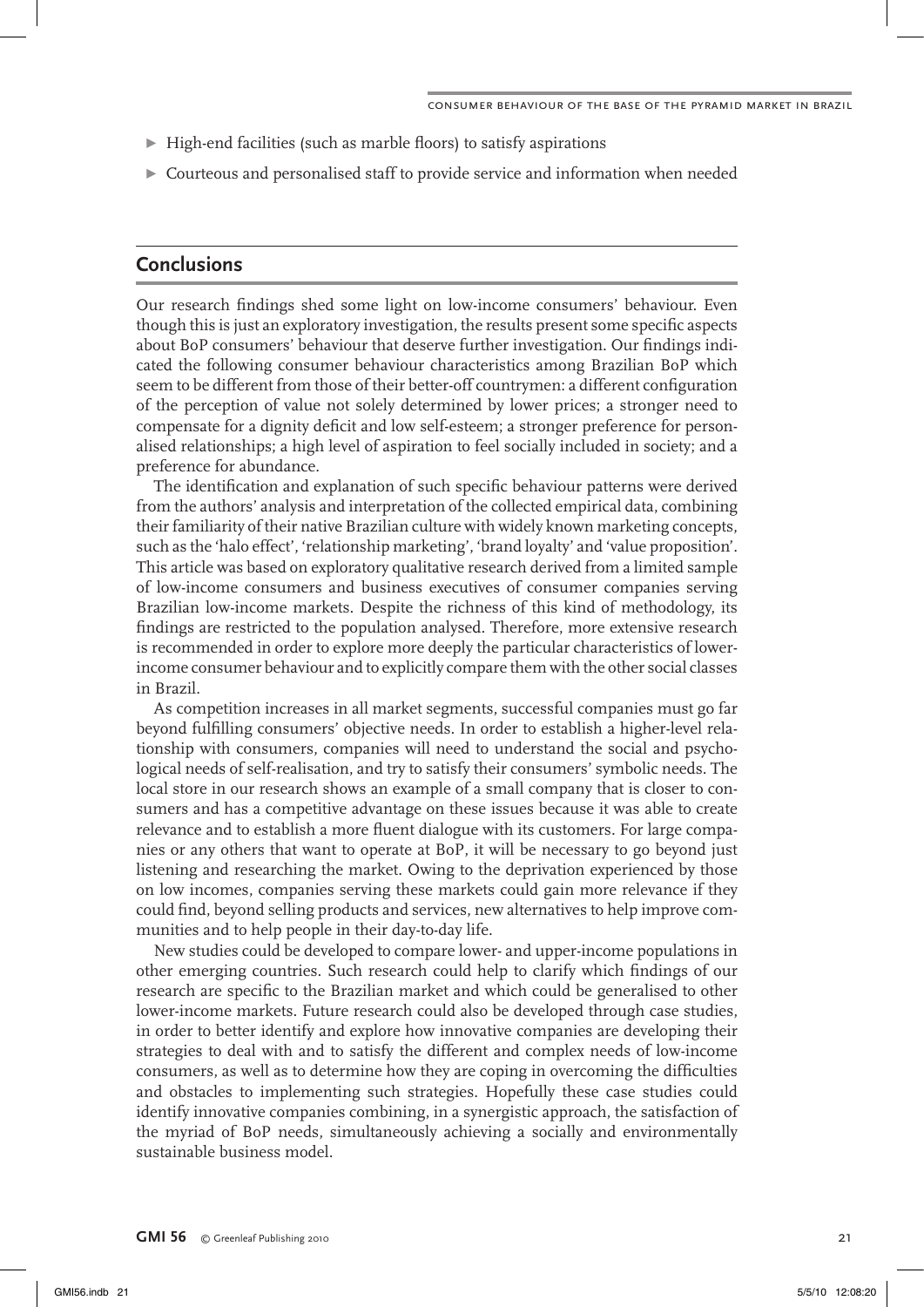#### **References**

Aguiar, L., H. da Gama Torres and R. Meirelles (2008) 'O Consumidor de Baixa Renda', in J. Parente, T. Limeira and E. Barki (eds.), *Varejo para baixa renda* (Porto Alegre, Brazil: Bookman): 13-32.

Alcaly, R.E., and A.K. Klevorick (1971) 'Food Prices in Relation to Income Levels in New York City', *Journal of Business* 44.4: 380-97.

- Alwitt, L.F. (1995) 'Marketing and the Poor', *Advances in Consumer Research* 22.1: 366.
- —— and T.D. Donley (1997) 'Retail Stores in Poor Urban Neighborhoods', *Journal of Consumer Affairs* 31.1: 139.
- Anderson, J., and C. Markides (2007) 'Strategic Innovation at the Base of the Pyramid', *MIT Sloan Management Review* 49.1: 83-88.
- Andreasen, A.R. (1993) 'Unethical Seller Practices: A Neglected Issue in Consumer Satisfaction and Dissatisfaction Research', *Advances in Consumer Research* 20.1: 109-11.
- Arnold, D.J., and J.A. Quelch (1998) 'New Strategies in Emerging Markets', *Sloan Management Review* 40.1: 7-20.
- Baker, J., D. Grewal, A. Parasuraman and G.B. Voss (2002) 'The Influence of Multiple Store Environment Cues on Perceived Merchandise Value and Patronage Intentions', *Journal of Marketing* 66.2: 120-41.
- Berry, L. (1972) 'The Low Income Marketing System: An Overview', *Journal of Retailing* 48.2: 44-63.
- Brugmann, J., and C.K. Prahalad (2007) 'Co-creating Businesses: New Social Compact', *Harvard Business Review*, February 2007: 80-90.
- Caplovitz, D. (1963) *The Poor Pay More* (New York: The Free Press).
- Christensen, C., T. Craig and S. Hart (2001) 'The Great Disruption', *Foreign Affairs* 80.2: 80-95.
- D'Andrea, G., and F. Lunardini (2005) 'Dentro de la mente y Del bolsillo del consumidor latinoamericano', *Harvard Business Review America Latina*, October 2005: 42-49.
- Dawar, N., and A. Chattopadhyay (2002) 'Rethinking Marketing Programs for Emerging Markets', *Long Range Planning* 35.5: 457-74.
- Day, G.S. (2000) 'Managing Market Relationships', *Journal of the Academy of Marketing Science* 28.1: 24-31.
- De Soto, H. (2000) *The Mystery of Capital: Why Capitalism Triumphs in the West and Fails Everywhere Else*  (New York: Basic Books).
- Denzin, N.K., and Y.S. Lincoln (2000) *Handbook of Qualitative Research* (London: Sage Publications, 2nd edn).
- Goodman, C.S. (1968) 'Do the Poor Pay More?', *Journal of Marketing* 32: 18-24.
- Griffith, D.A., A. Chandra and T. Fealey (2005) 'Strategically Employing Natural Channels in an Emerging Market', *Thunderbird International Business Review* 47.3: 287-311.
- Hammond, A.L., and C.K. Prahalad (2004) 'Selling to the Poor', *Foreign Policy* 142: 30-37.
- Hart, S. (2005) *Capitalism at the Crossroads* (Upper Saddle River, NJ: Wharton School Publishing).
- Hudon, M. (2009) 'Should Access to Credit be a Right?', *Journal of Business Ethics* 84.1 (January 2009): 17-28.
- Kandachar, P., and M. Halme (eds.) (2008) *Sustainability Challenges and Solutions at the Base of the Pyramid: Business, Technology and the Poor* (Sheffield, UK: Greenleaf Publishing).
- Karnani, A. (2007) 'The Mirage of Marketing to the Bottom of the Pyramid: How the Private Sector Can Help Alleviate Poverty', *California Management Review* 49.4 (Summer 2007): 90-111.
- Khanna, T., and K.G. Palepu (2006) 'Emerging Giants: Building World-class Companies in Developing Countries', *Harvard Business Review*, October 2006: 60-69.
- ——, K.G. Palepu and J. Sinha (2005) 'Strategies That Fit Emerging Markets', *Harvard Business Review,*  June 2005: 63-76.
- Kunreuzher, H. (1973) 'Why the Poor May Pay More for Food: Theoretical and Empirical Evidence', *Journal of Business* 46.3: 368-83.
- London, T. (2008) 'The Base-of-the-Pyramid Perspective: A New Approach to Poverty Alleviation', *Academy of Management Proceedings*, 2008: 1-6.

—— and S.L. Hart (2004) 'Reinventing Strategies for Emerging Markets: Beyond the Transnational Model', *Journal of International Business Studies* 35.5: 350-70.

- Mayer, R.N., D.L. Scammon and A.R. Andreasen (1993) 'Revisiting the Disadvantaged: Old Lessons and New Problems', *Journal of Public Policy and Marketing* 12.2: 270-75.
- Morgan, R., and S. Hunt (1994) 'The Commitment-Trust Theory of Relationship Marketing', *Journal of Marketing* 58.3: 20-39.
- Nisbett, R.E., and T.D. Wilson (1977) 'The Halo Effect: Evidence for Unconscious Alteration of Judgments', *Journal of Personality and Social Psychology* 35.4: 250-56.
- Parente, J., T. Limeira and E. Barki (2008) *Varejo para baixa renda* (Porto Alegre, Brazil: Bookman).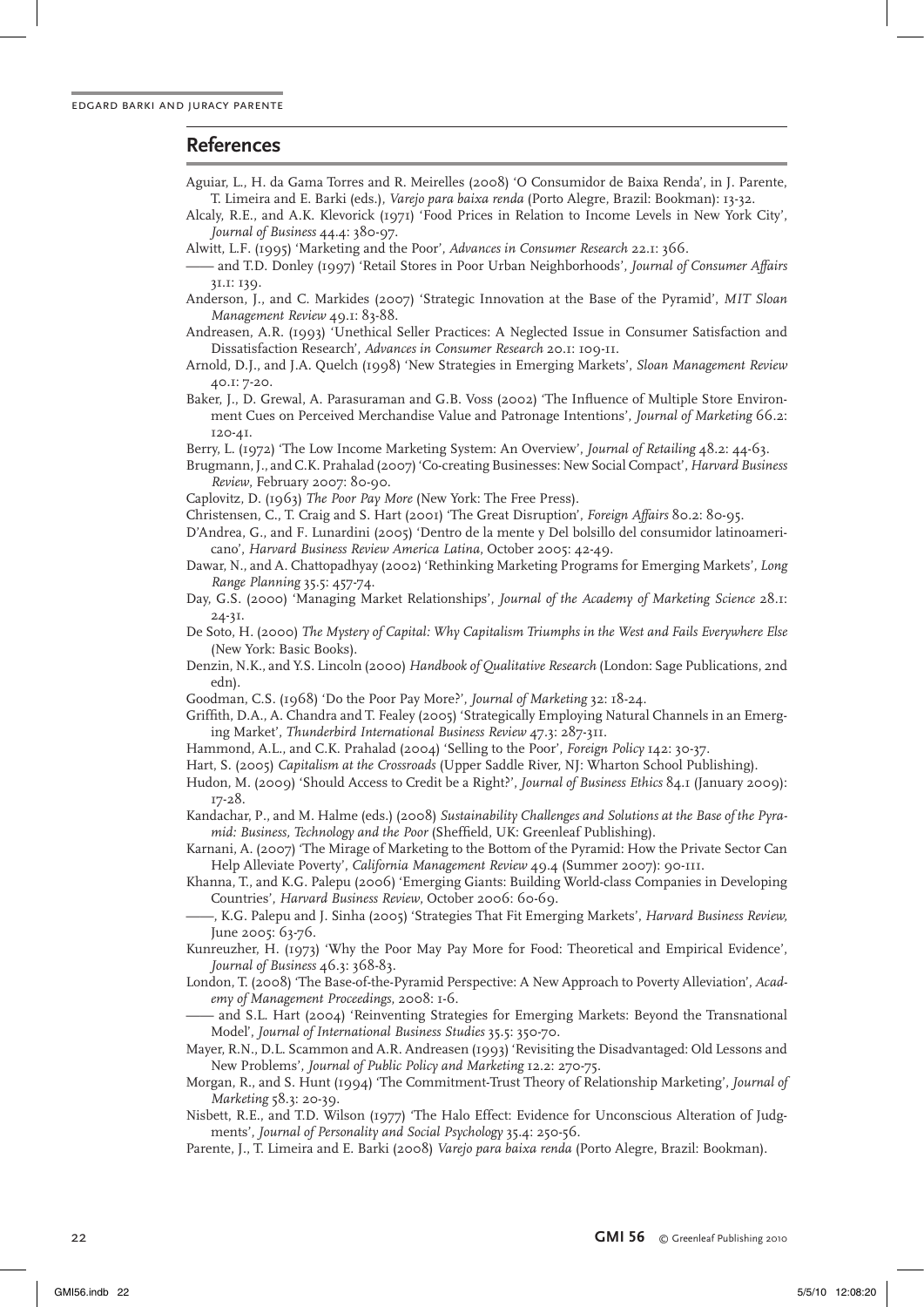Prahalad, C.K. (2005) *The Fortune at the Bottom of the Pyramid* (Upper Saddle River, NJ: Wharton School Publishing).

—— and S. Hart (2002) 'The Fortune at the Bottom of the Pyramid', *Strategy + Business* 26: 2-14.

- Rangan, V.K., and R. Rajan (2007) *Unilever in India: Hindustan Lever's Project Shakti—Marketing to the Rural Consumer* (Boston, MA: Harvard Business School).
- Seelos, C., and J. Mair (2007) 'Profitable Business Models and Market Creation in the Context of Deep Poverty: A Strategic View', *Academy of Management Perspectives* 21.4: 49-63.
- Simanis, E., and S. Hart (2009) 'Innovation From The Inside Out', *MIT Sloan Management Review* 50.4 (Summer 2009): 77-86.
- Subrahmanyan, S., and J.T. Gomez-Arias (2008) 'Integrated Approach to Understanding Consumer Behavior at Bottom of Pyramid', *Journal of Consumer Marketing Year* 25.7: 402-12.
- UNDP (United Nations Development Programme) (2008) *Creating Value for All: Strategies for Doing Business with the Poor* (New York: UNDP).
- Uzzi, B. (1997) 'Social Structure and Competition in Interfirm Networks: The Paradox of Embeddedness', *Administrative Science Quarterly* 42: 35-67.
- Vachani, S., and N.C. Smith (2008) 'Socially Responsible Distribution: Distribution Strategies for Reaching the Bottom of the Pyramid', *California Management Review* 50.2: 52-84.
- Van Kempen, L. (2004) 'Are the Poor Willing to Pay a Premium for Designer Labels? A Field Experiment in Bolivia', *Oxford Development Studies* 32.2: 205-24.
- Viswanathan, M., J.A. Rosa and J.E. Harris (2005) 'Decision Making and Coping of Functionally Illiterate Consumers and Some Implications for Marketing Management', *Journal of Marketing* 69.1: 15-31.
- Wilson, C., and P. Wilson (2006) *Make Poverty Business: Increase Profits and Reduce Risks by Engaging with the Poor* (Sheffield, UK: Greenleaf Publishing).
- Yunus, M. (2007) *Creating a World Without Poverty: Social Business and the Future of Capitalism* (New York: Public Affairs).

 $\bigoplus_{n=1}^{\infty}$